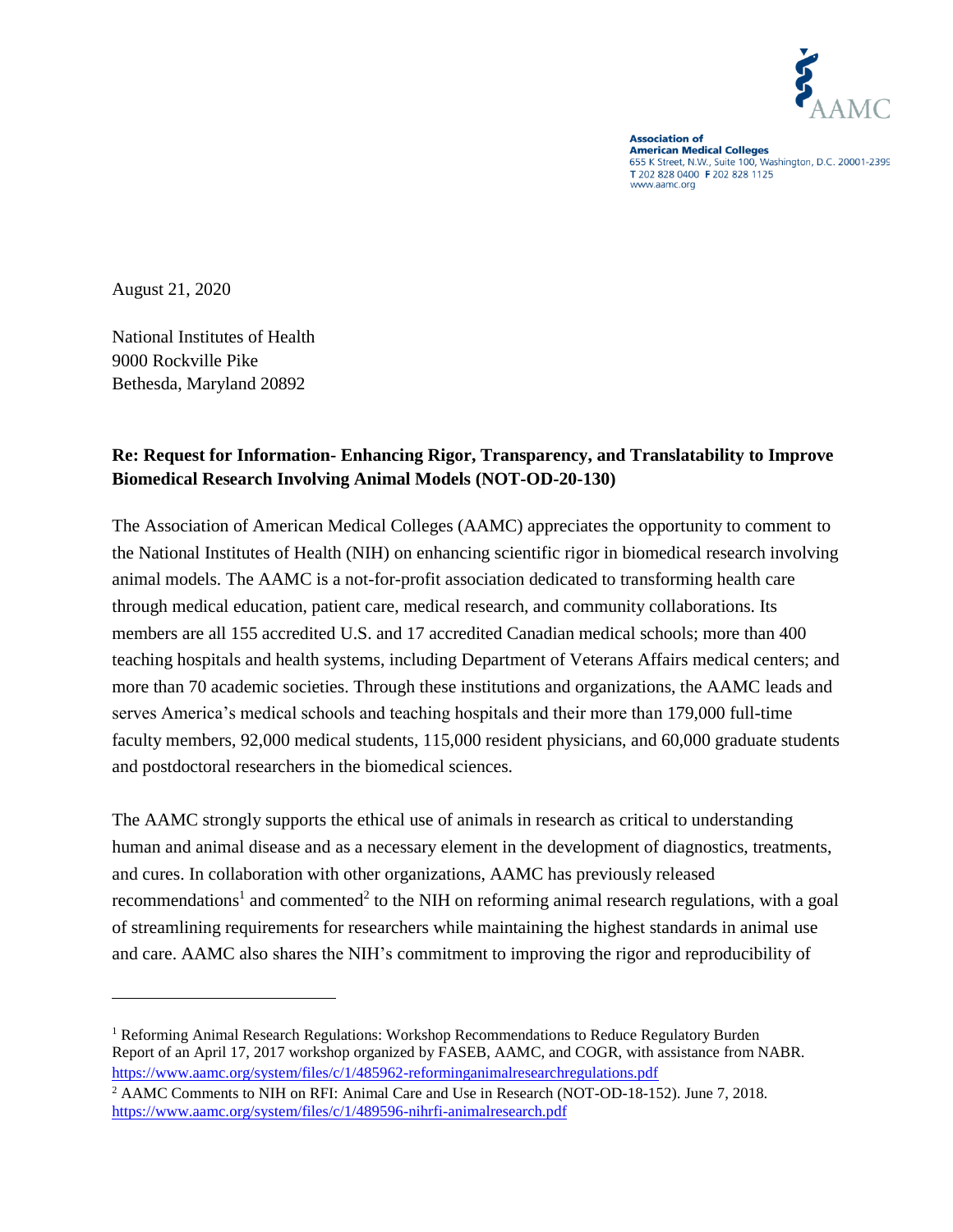biomedical research and appreciates the agency's focus on animal studies in this effort. We are pleased to offer the following comments in response to the questions posed in the RFI.

## *Rigor and Transparency*

 $\overline{\phantom{a}}$ 

As compared to research using in vitro systems, ensuring rigor in animal studies presents considerable challenges and differences. These include defining the sample size necessary to establish statistical significance for each animal model and setting, identifying optimal study design, and ensuring that a study is both efficient and still adequately powered. Rigor and transparency can also be enhanced by ensuring that key experimental methods are recorded and that the study protocol and all data analyses are interpreted and reported without selectivity or bias. Elements specific to animal research methodology to enhance rigor and replicability include using proper and consistent nomenclature and reporting: the strain and species of animals; the source of the animals; a description of animal housing conditions and feeding regimens; controls used in the study; and details of experimental procedures, such as reagents or drugs.

The NIH should provide guidance around the standards and details necessary when proposing, conducting, and evaluating animal studies funded by the agency, and ensure that investigators provide this information in grant applications and progress reports. The ARRIVE (Animals in Research: Reporting *In Vivo* Experiments) Guidelines, initially published in 2010<sup>3</sup> and updated this year<sup>4</sup>, outline a growing consensus around improving the rigor and reporting of animal research. The NIH can utilize these guidelines as a basis for developing expectations for researchers.

The costs involved in recording and managing this additional experimental information are not insignificant and require additional expertise, staff time, and infrastructure. The agency should fund the collection and storage of this additional data and develop and manage resources and a platform specifically for this purpose.

Any new requirements must be carefully evaluated prior to implementation for their ability to enhance the quality of animal research without compounding the research regulatory burden in this field, in which needed reform efforts have met with only modest success. When considering any additional steps, such as preregistration of a research plan, the NIH should be clear about the specific

<sup>&</sup>lt;sup>3</sup> Kilkenny C, et al. (2010) Improving Bioscience Research Reporting: The ARRIVE Guidelines for Reporting Animal Research. PLoS Biol 8(6): e1000412.<https://doi.org/10.1371/journal.pbio.1000412> <sup>4</sup> Percie du Sert N, et al. (2020) The ARRIVE guidelines 2.0: Updated guidelines for reporting animal research.

PLoS Biol 18(7): e3000410.<https://doi.org/10.1371/journal.pbio.3000410>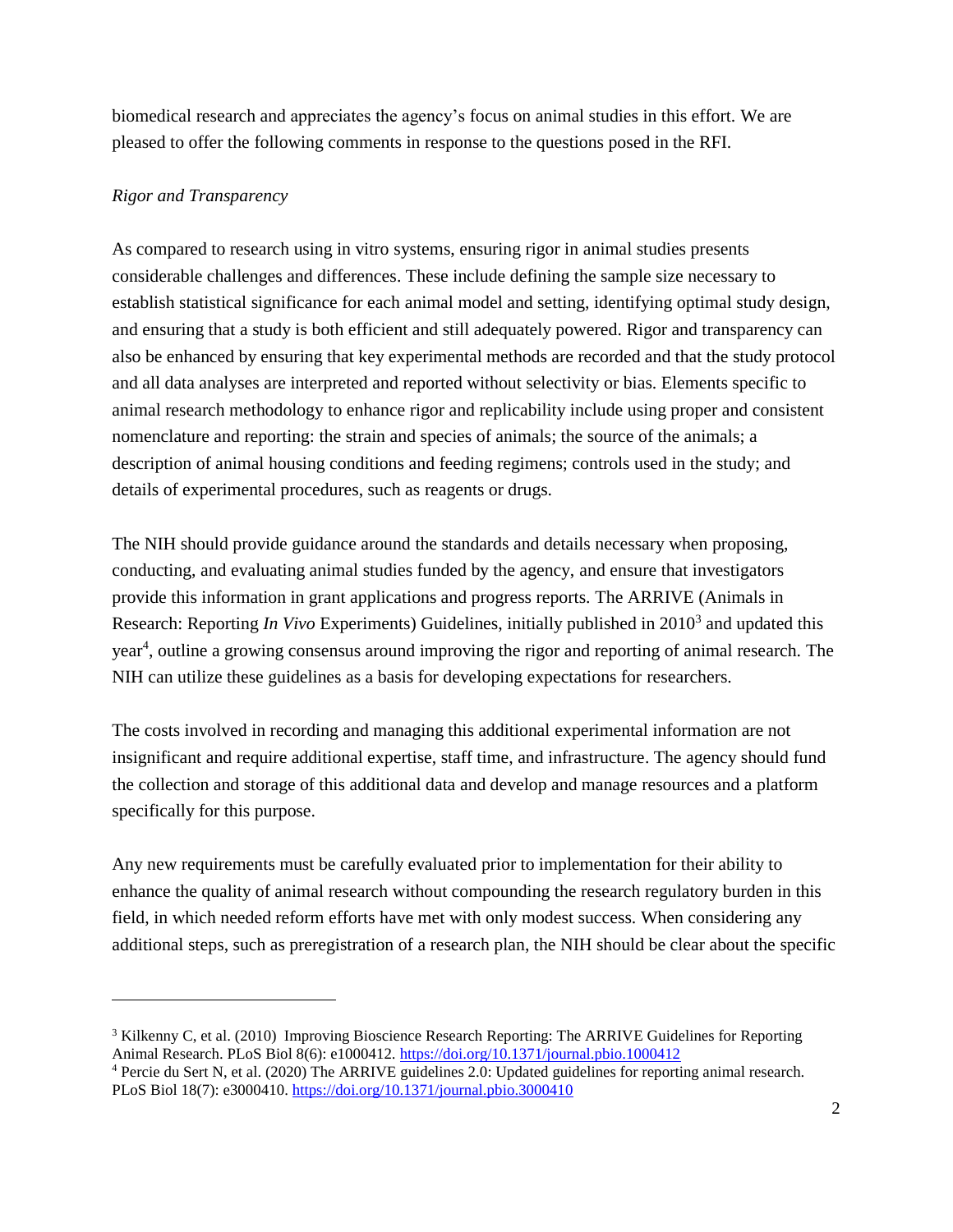information needed from investigators and carefully balance the potential benefits of preregistration requirements with any increased burdens or concerns for researchers' safety. Particularly, given the relatively recent emergence of preregistration, we recommend the NIH solicit additional public input on this issue and undertake a pilot study on a smaller level before establishing any new agency-wide requirements.

The AAMC encourages the NIH to continue to partner with the academic medical community and professional societies to improve rigor and transparency in animal research, particularly to ensure that there is clarity in expectations and requirements for investigators, as well as sufficient funding and support to enable investigators to comply with agency guidelines and conduct the highest quality animal research. The NIH will need to provide resources to institutions as they continue to expand appropriate domain and statistical expertise. Additionally, many scientific societies have animal issues committees, an ideal source of information on animal models. These societies could also engage their members to develop and promulgate discipline-specific guidelines for research data quality. Finally, the NIH should work with institutions to understand other needs specific to animal research, such as the costs inherent to maintaining regional primate centers, and the potential for the agency to increase capacity by further supplementing the institutional investment in these centers.

## *Optimizing the Relevance to Human Biology and Disease*

In considering actions to facilitate the translatability of animal research to human biology and disease, the NIH should recognize that there are inherent limitations in the translatability of some research and that it can be very difficult to mimic biology and disease pathogenesis across species. It is also key to note that animal research can be conducted in a very rigorous and reproducible manner but still end up untranslatable—and this aspect in and of itself should not diminish the value and scientific validity of the work.

The NIH could create a database of known, published animal models with a description of what aspect of the human disease it covers to promote open discussion about which models fit a specific disease, disease state, or some other narrower aspect of disease, as it is relevant to the research question being asked. This may involve the agency setting up working groups to draw from expertise in the research community and should include a thorough review of the literature. Understanding the pathophysiology of a disease is also essential in selecting the correct animal model, and researchers in the basic sciences may benefit from increased collaboration with clinicians on these issues.

Encouraging researchers to select or develop animal models with high utility and design experiments that have external validity to the clinical populations is a complex task. As a general principle, NIH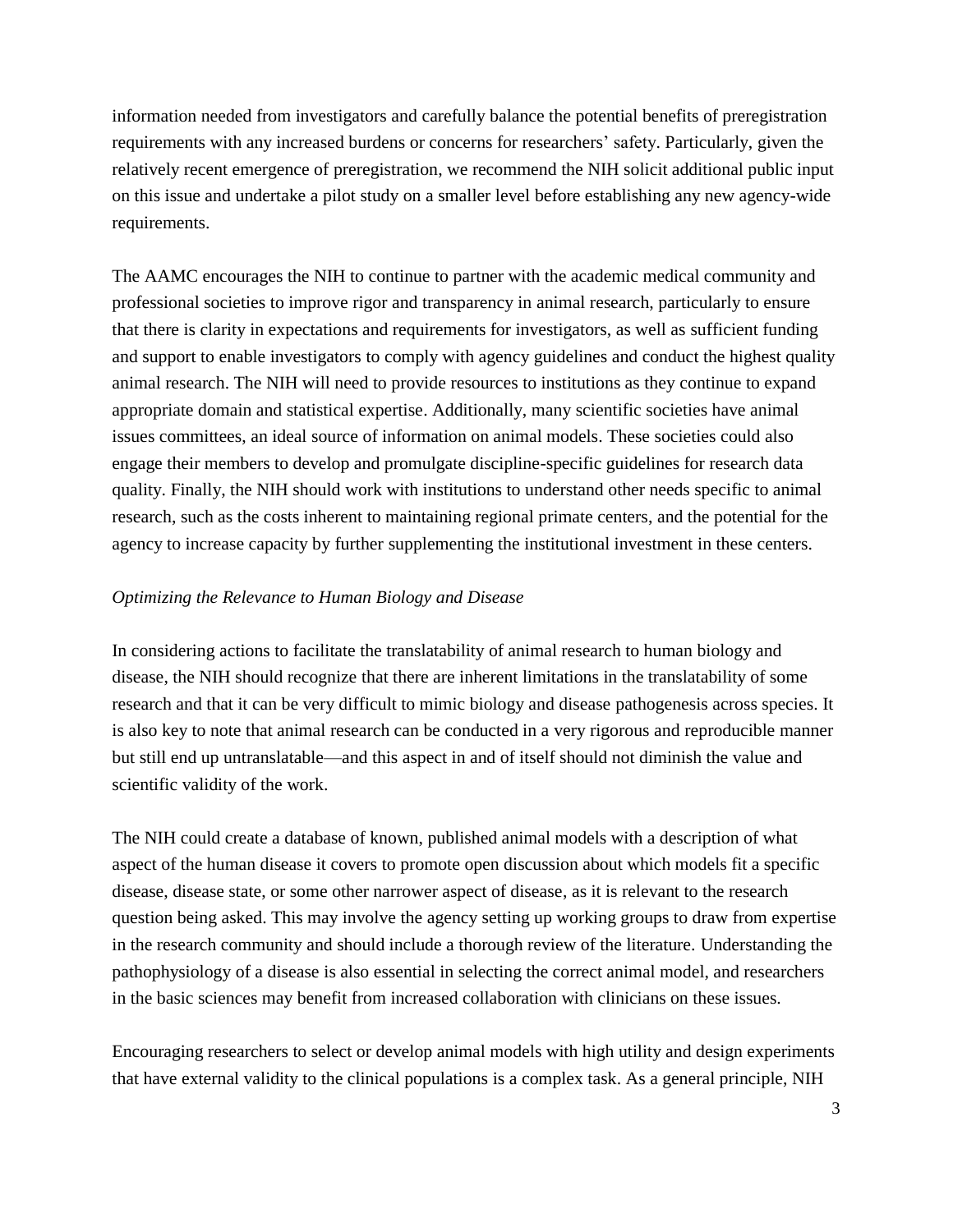can improve translatability by making funds available to confirm the findings of promising studies, validate animal models currently in use, and identify and characterize potential new models.

## *Research Culture*

The greatest incentive to using the most appropriate animal model is finding a model that can be replicated and produces consistent results when responding to therapeutic interventions. However, the current "publish or perish" incentive structure of the research enterprise also rewards quick production of results and publications, which can discourage researchers from working with less established models or conducting additional experiments to identify the most suitable model. Lack of clear guidelines, limited funding, and significant regulatory burden also function as barriers to achieving rigor in animal research. Reducing the funding level of a grant involving animal research may force researchers to change their research plans and/or experimental designs such that it may be difficult to meet necessary standards, for example, by having to reduce the number of animals used.

NIH review processes and policies are important drivers in influencing research culture. The NIH should include the funding of statisticians in project teams and instruct and provide support for reviewers to consider the strength of statistical methods in the review process. Study section review holds researchers accountable by requiring rigorous research plans in order to get funded, and the NIH should continue to use this leverage point to ensure high quality research.

The NIH can also help ensure an optimal research culture by contextualizing rigor and reproducibility in animal research in terms of broader agency efforts in this area across all research. Harmonizing requirements across the research portfolio by defining terms such as 'translatability' and integrating expectations for animal research into the existing agency framework for NIH-funded studies will provide a useful background for investigators. Like all other research, applications and reporting for animal studies should address rigor of the prior research and current experimental design, consideration of relevant biological variables, and authentication of key resources.

The AAMC recommends that the NIH collect and make available existing courses and training modules, including specific modules on study design and statistical analysis as they apply to animal research, as well as work with the extramural community to fill any gaps in these materials. These topics can also be built into the requirements for training grants, and the agency should require that all trainees who work with animals, regardless of funding mechanism, undergo rigor and reproducibility training with the same level of standardization, specificity, and gravity currently applied to responsible conduct of research training. Any training resources and funding opportunities